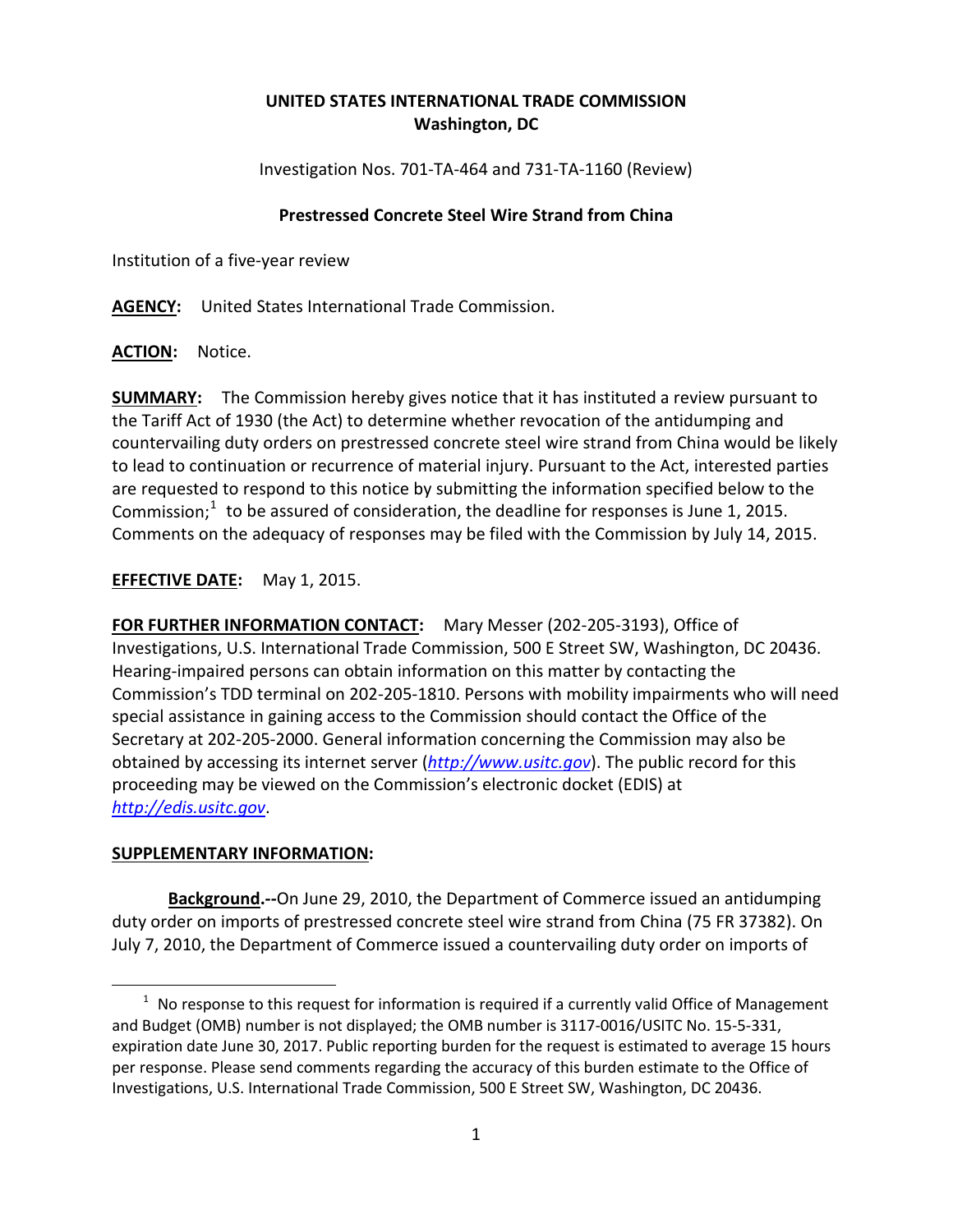prestressed concrete steel wire strand from China (75 FR 38977). The Commission is conducting reviews pursuant to section 751(c) of the Tariff Act of 1930, as amended (19 USC 1675(c)) to determine whether revocation of the orders would be likely to lead to continuation or recurrence of material injury to the domestic industry within a reasonably foreseeable time. Provisions concerning the conduct of this proceeding may be found in the Commission's Rules of Practice and Procedure at 19 CFR Parts 201, subparts A and B and 19 CFR part 207, subparts A and F. The Commission will assess the adequacy of interested party responses to this notice of institution to determine whether to conduct full or expedited reviews. The Commission's determinations in any expedited reviews will be based on the facts available, which may include information provided in response to this notice.

**Definitions.--**The following definitions apply to these reviews:

- (1) *Subject Merchandise* is the class or kind of merchandise that is within the scope of the five-year reviews, as defined by the Department of Commerce.
- (2) The *Subject Country* in these reviews is China.
- (3) The *Domestic Like Product* is the domestically produced product or products which are like, or in the absence of like, most similar in characteristics and uses with, the *Subject Merchandise*. In its original determinations, the Commission defined a single *Domestic Like Product* coextensive with Commerce's scope, that is, all types, grades, and diameters of prestressed concrete steel wire strand, whether uncoated (uncovered) or coated (covered), other than of stainless steel, which is suitable for use in, but not limited to, prestressed concrete (both pre-tensioned and post-tensioned) applications. Prestressed concrete steel wire strand made from galvanized wire is excluded from the scope if the zinc and/or zinc oxide coating meets or exceeds the 0.40 oz./ft.<sup>2</sup> standard set forth in ASTM-A-475.
- (4) The *Domestic Industry* is the U.S. producers as a whole of the *Domestic Like Product*, or those producers whose collective output of the *Domestic Like Product* constitutes a major proportion of the total domestic production of the product. In its original determination, the Commission defined the *Domestic Industry* to include all domestic producers of prestressed concrete steel wire strand.
- (5) The *Order Date* is the date that the antidumping and countervailing duty orders under review became effective. In the review of the antidumping duty order, the *Order Date* is June 29, 2010. In the review of the countervailing duty order, the *Order Date* is July 7, 2010.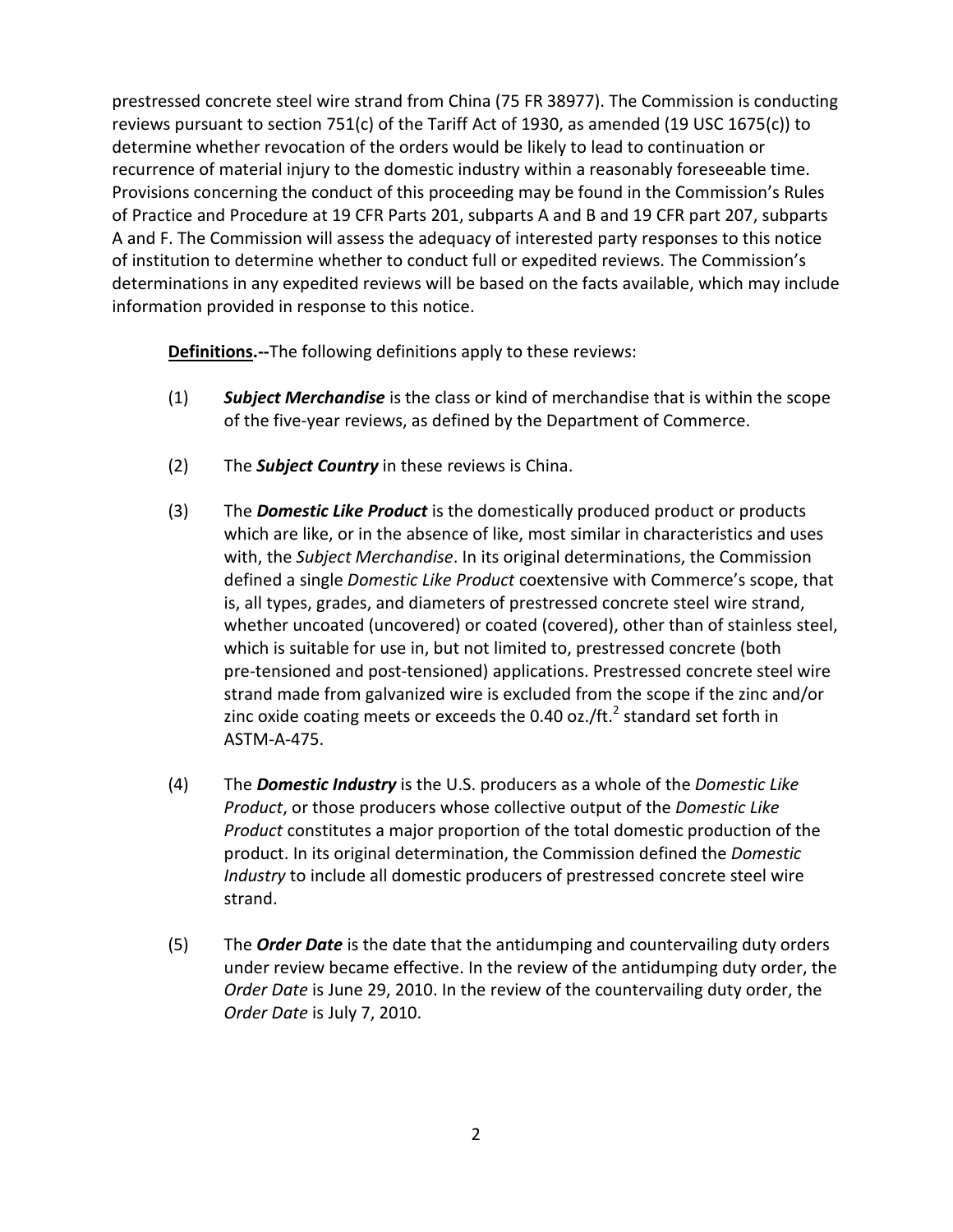(6) An *Importer* is any person or firm engaged, either directly or through a parent company or subsidiary, in importing the *Subject Merchandise* into the United States from a foreign manufacturer or through its selling agent.

**Participation in the proceeding and public service list.--**Persons, including industrial users of the *Subject Merchandise* and, if the merchandise is sold at the retail level, representative consumer organizations, wishing to participate in the proceeding as parties must file an entry of appearance with the Secretary to the Commission, as provided in section 201.11(b)(4) of the Commission's rules, no later than 21 days after publication of this notice in the *Federal Register*. The Secretary will maintain a public service list containing the names and addresses of all persons, or their representatives, who are parties to the proceeding.

Former Commission employees who are seeking to appear in Commission five-year reviews are advised that they may appear in a review even if they participated personally and substantially in the corresponding underlying original investigation or an earlier review of the same underlying investigation. The Commission's designated agency ethics official has advised that a five-year review is not the same particular matter as the underlying original investigation, and a five-year review is not the same particular matter as an earlier review of the same underlying investigation for purposes of 18 U.S.C. § 207, the post employment statute for Federal employees, and Commission rule 201.15(b) (19 CFR § 201.15(b)), 79 FR 3246 (Jan. 17, 2014), 73 FR 24609 (May 5, 2008). Consequently, former employees are not required to seek Commission approval to appear in a review under Commission rule 19 CFR § 201.15, even if the corresponding underlying original investigation or an earlier review of the same underlying investigation was pending when they were Commission employees. For further ethics advice on this matter, contact Carol McCue Verratti, Deputy Agency Ethics Official, at 202-205-3088.

**Limited disclosure of business proprietary information (BPI) under an administrative protective order (APO) and APO service list.--**Pursuant to section 207.7(a) of the Commission's rules, the Secretary will make BPI submitted in this proceeding available to authorized applicants under the APO issued in the proceeding, provided that the application is made no later than 21 days after publication of this notice in the *Federal Register*. Authorized applicants must represent interested parties, as defined in 19 U.S.C. § 1677(9), who are parties to the proceeding. A separate service list will be maintained by the Secretary for those parties authorized to receive BPI under the APO.

**Certification.--**Pursuant to section 207.3 of the Commission's rules, any person submitting information to the Commission in connection with this proceeding must certify that the information is accurate and complete to the best of the submitter's knowledge. In making the certification, the submitter will be deemed to consent, unless otherwise specified, for the Commission, its employees, and contract personnel to use the information provided in any other reviews or investigations of the same or comparable products which the Commission conducts under Title VII of the Act, or in internal audits and investigations relating to the programs and operations of the Commission pursuant to 5 U.S.C. Appendix 3.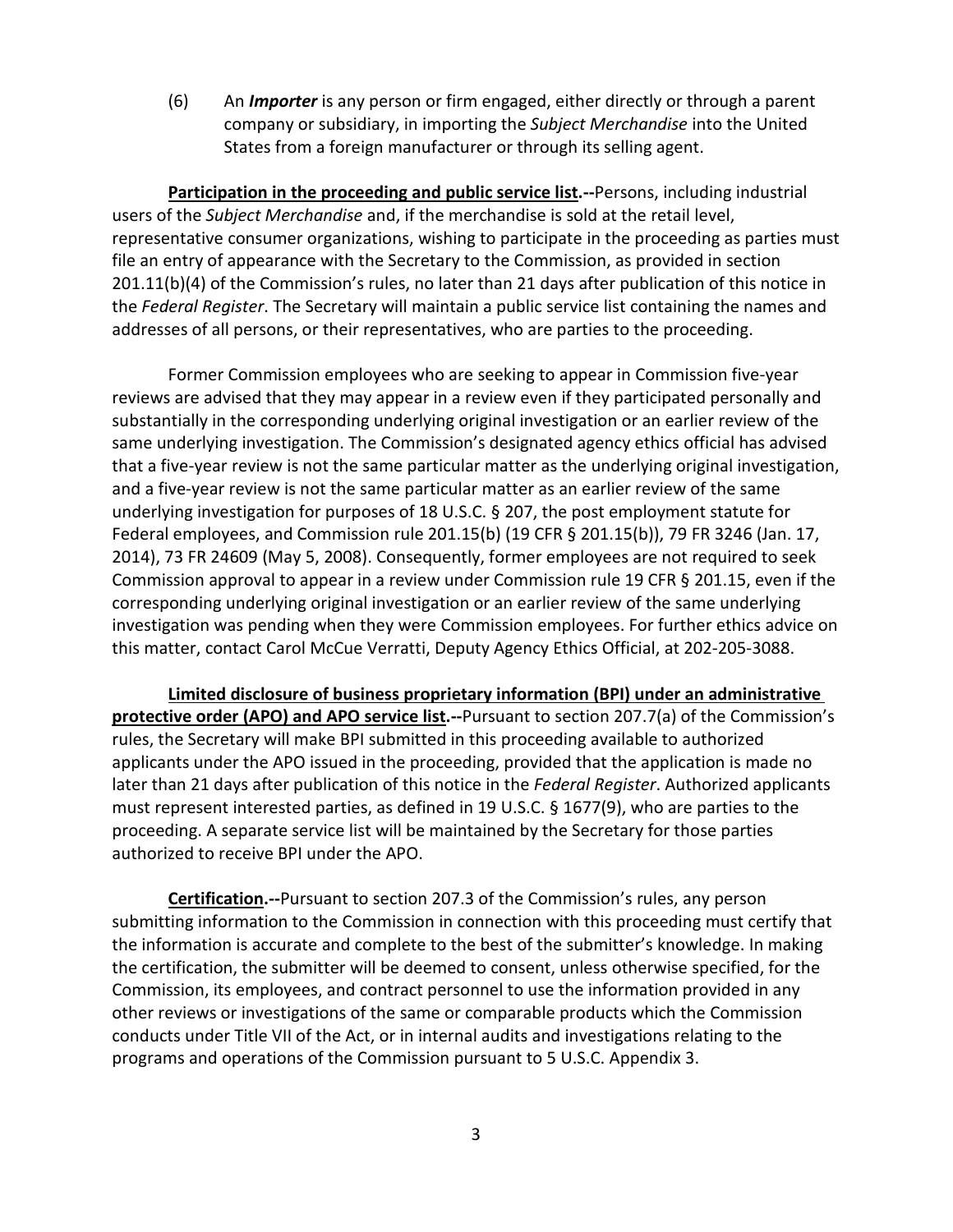**Written submissions.--**Pursuant to section 207.61 of the Commission's rules, each interested party response to this notice must provide the information specified below. The deadline for filing such responses is June 1, 2015. Pursuant to section 207.62(b) of the Commission's rules, eligible parties (as specified in Commission rule 207.62(b)(1)) may also file comments concerning the adequacy of responses to the notice of institution and whether the Commission should conduct expedited or full reviews. The deadline for filing such comments is July 14, 2015. All written submissions must conform with the provisions of sections 201.8 and 207.3 of the Commission's rules and any submissions that contain BPI must also conform with the requirements of sections 201.6 and 207.7 of the Commission's rules. Please be aware that the Commission's rules with respect to filing have changed. The most recent amendments took effect on July 25, 2014. *See* 79 FR 35920 (June 25, 2014), and the revised Commission Handbook on E-filing, available from the Commission's website at *http://edis.usitc.gov*. Also, in accordance with sections 201.16(c) and 207.3 of the Commission's rules, each document filed by a party to the proceeding must be served on all other parties to the proceeding (as identified by either the public or APO service list as appropriate), and a certificate of service must accompany the document (if you are not a party to the proceeding you do not need to serve your response).

**Inability to provide requested information.--**Pursuant to section 207.61(c) of the Commission's rules, any interested party that cannot furnish the information requested by this notice in the requested form and manner shall notify the Commission at the earliest possible time, provide a full explanation of why it cannot provide the requested information, and indicate alternative forms in which it can provide equivalent information. If an interested party does not provide this notification (or the Commission finds the explanation provided in the notification inadequate) and fails to provide a complete response to this notice, the Commission may take an adverse inference against the party pursuant to section 776(b) of the Act (19 U.S.C. § 1677e(b)) in making its determinations in the reviews.

## **INFORMATION TO BE PROVIDED IN RESPONSE TO THIS NOTICE OF INSTITUTION:** As used

below, the term "firm" includes any related firms.

- (1) The name and address of your firm or entity (including World Wide Web address) and name, telephone number, fax number, and E-mail address of the certifying official.
- (2) A statement indicating whether your firm/entity is a U.S. producer of the *Domestic Like Product*, a U.S. union or worker group, a U.S. importer of the *Subject Merchandise*, a foreign producer or exporter of the *Subject Merchandise*, a U.S. or foreign trade or business association, or another interested party (including an explanation). If you are a union/worker group or trade/business association, identify the firms in which your workers are employed or which are members of your association.
- (3) A statement indicating whether your firm/entity is willing to participate in this proceeding by providing information requested by the Commission.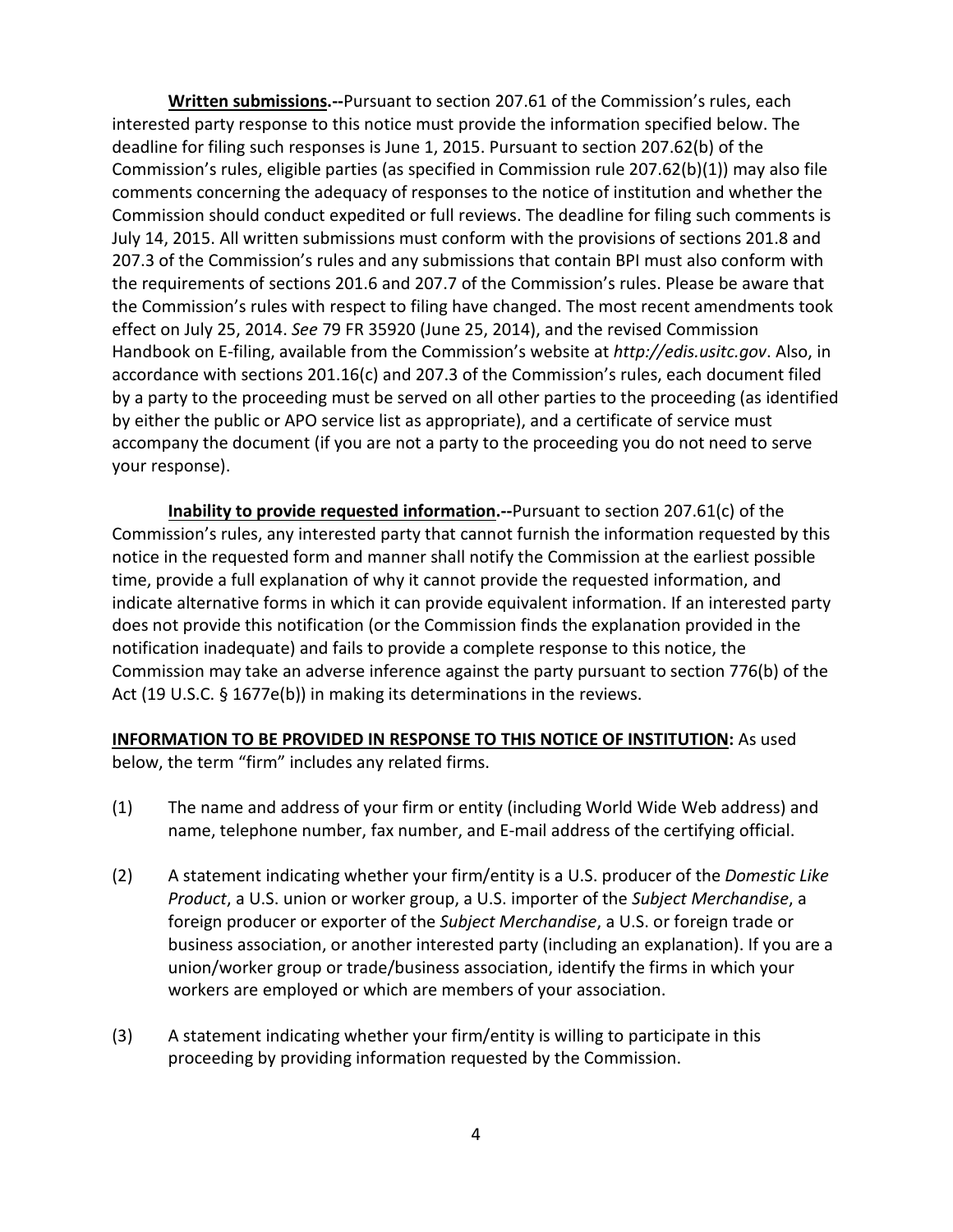- (4) A statement of the likely effects of the revocation of the antidumping and countervailing duty orders on the *Domestic Industry* in general and/or your firm/entity specifically. In your response, please discuss the various factors specified in section 752(a) of the Act (19 U.S.C. § 1675a(a)) including the likely volume of subject imports, likely price effects of subject imports, and likely impact of imports of *Subject Merchandise* on the *Domestic Industry*.
- (5) A list of all known and currently operating U.S. producers of the *Domestic Like Product*. Identify any known related parties and the nature of the relationship as defined in section 771(4)(B) of the Act (19 U.S.C. § 1677(4)(B)).
- (6) A list of all known and currently operating U.S. importers of the *Subject Merchandise* and producers of the *Subject Merchandise* in the *Subject Country* that currently export or have exported *Subject Merchandise* to the United States or other countries since the *Order Date*.
- (7) A list of 3-5 leading purchasers in the U.S. market for the *Domestic Like Product* and the *Subject Merchandise* (including street address, World Wide Web address, and the name, telephone number, fax number, and E-mail address of a responsible official at each firm).
- (8) A list of known sources of information on national or regional prices for the *Domestic Like Product* or the *Subject Merchandise* in the U.S. or other markets.
- (9) If you are a U.S. producer of the *Domestic Like Product*, provide the following information on your firm's operations on that product during calendar year 2014, except as noted (report quantity data in pounds and value data in U.S. dollars, f.o.b. plant). If you are a union/worker group or trade/business association, provide the information, on an aggregate basis, for the firms in which your workers are employed/which are members of your association.
	- (a) Production (quantity) and, if known, an estimate of the percentage of total U.S. production of the *Domestic Like Product* accounted for by your firm's(s') production;
	- (b) Capacity (quantity) of your firm to produce the *Domestic Like Product* (i.e., the level of production that your establishment(s) could reasonably have expected to attain during the year, assuming normal operating conditions (using equipment and machinery in place and ready to operate), normal operating levels (hours per week/weeks per year), time for downtime, maintenance, repair, and cleanup, and a typical or representative product mix);
	- (c) the quantity and value of U.S. commercial shipments of the *Domestic Like Product* produced in your U.S. plant(s);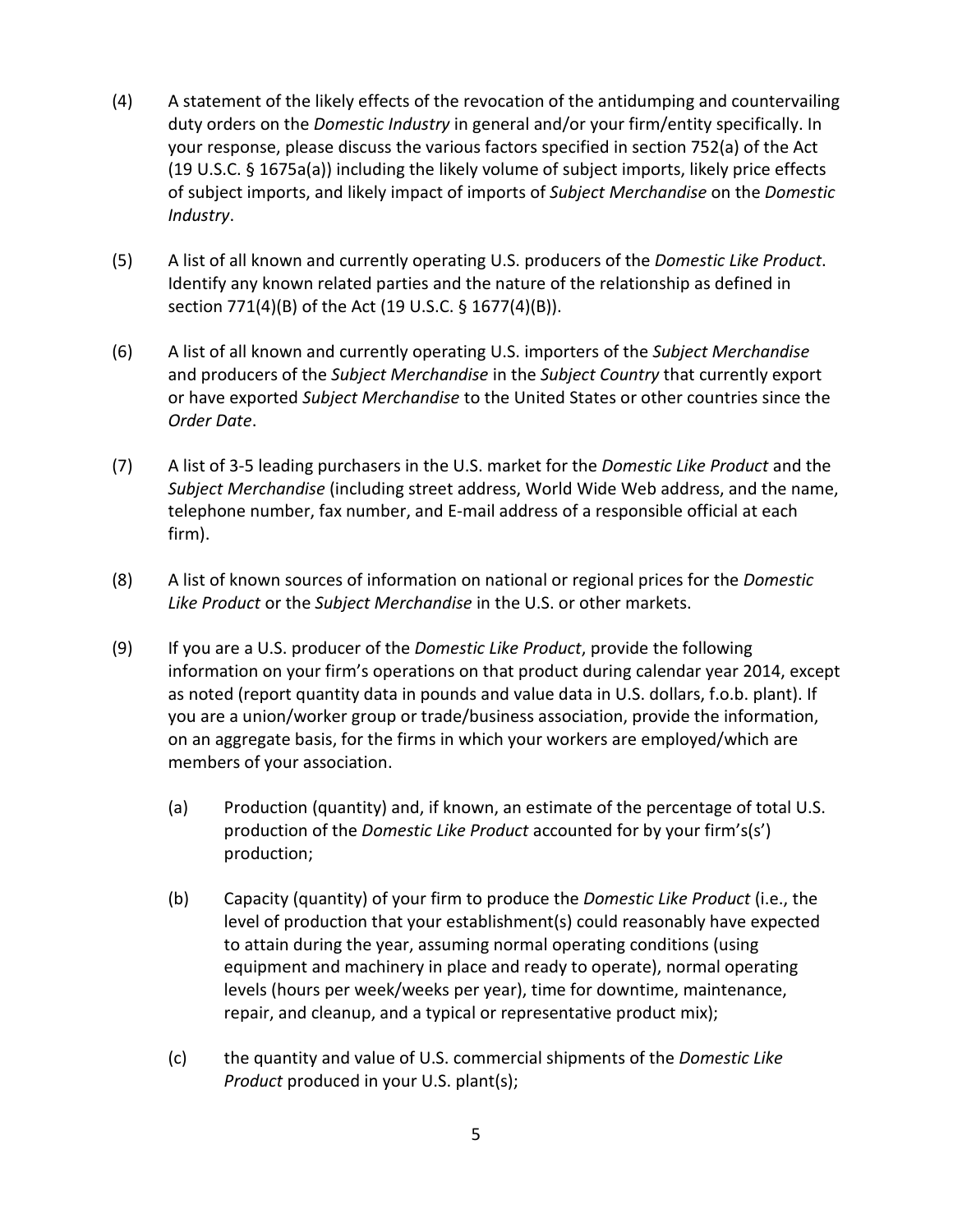- (d) the quantity and value of U.S. internal consumption/company transfers of the *Domestic Like Product* produced in your U.S. plant(s); and
- (e) the value of (i) net sales, (ii) cost of goods sold (COGS), (iii) gross profit, (iv) selling, general and administrative (SG&A) expenses, and (v) operating income of the *Domestic Like Product* produced in your U.S. plant(s) (include both U.S. and export commercial sales, internal consumption, and company transfers) for your most recently completed fiscal year (identify the date on which your fiscal year ends).
- (10) If you are a U.S. importer or a trade/business association of U.S. importers of the *Subject Merchandise* from the *Subject Country*, provide the following information on your firm's(s') operations on that product during calendar year 2014 (report quantity data in pounds and value data in U.S. dollars). If you are a trade/business association, provide the information, on an aggregate basis, for the firms which are members of your association.
	- (a) The quantity and value (landed, duty-paid but not including antidumping or countervailing duties) of U.S. imports and, if known, an estimate of the percentage of total U.S. imports of *Subject Merchandise* from the *Subject Country* accounted for by your firm's(s') imports;
	- (b) the quantity and value (f.o.b. U.S. port, including antidumping and/or countervailing duties) of U.S. commercial shipments of *Subject Merchandise* imported from the *Subject Country*; and
	- (c) the quantity and value (f.o.b. U.S. port, including antidumping and/or countervailing duties) of U.S. internal consumption/company transfers of *Subject Merchandise* imported from the *Subject Country*.
- (11) If you are a producer, an exporter, or a trade/business association of producers or exporters of the *Subject Merchandise* in the *Subject Country*, provide the following information on your firm's(s') operations on that product during calendar year 2014 (report quantity data in pounds and value data in U.S. dollars, landed and duty-paid at the U.S. port but not including antidumping or countervailing duties). If you are a trade/business association, provide the information, on an aggregate basis, for the firms which are members of your association.
	- (a) Production (quantity) and, if known, an estimate of the percentage of total production of *Subject Merchandise* in the *Subject Country* accounted for by your firm's(s') production;